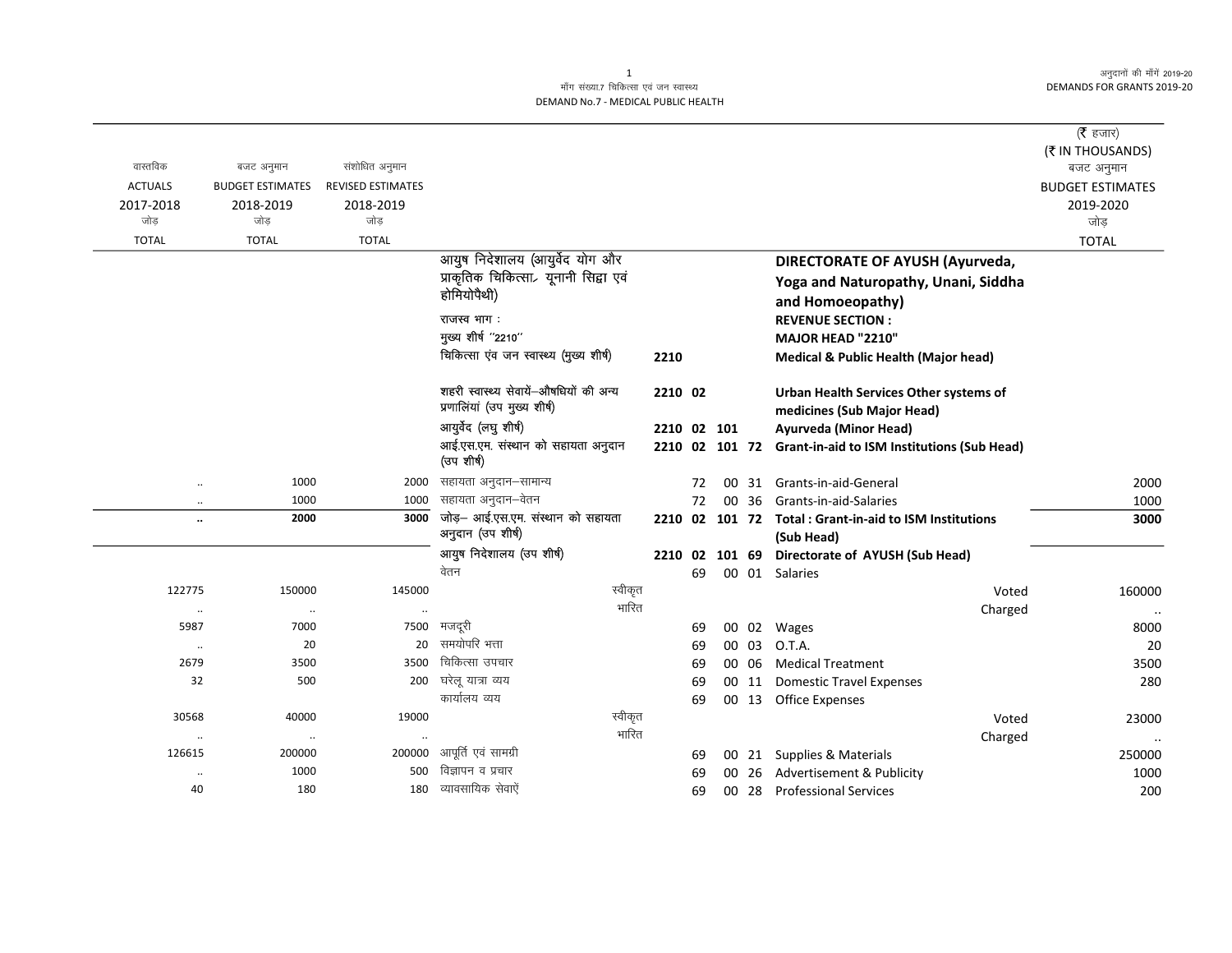$\overline{\phantom{0}}$ 

## माँग संख्या.7 चिकित्सा एवं जन स्वास्थ्य DEMAND No.7 - MEDICAL PUBLIC HEALTH

| वास्तविक       | बजट अनुमान              | संशोधित अनुमान           |                                            |                |    |        |       |                                                        | ( $\bar{\tau}$ हजार)<br>(₹ IN THOUSANDS) |
|----------------|-------------------------|--------------------------|--------------------------------------------|----------------|----|--------|-------|--------------------------------------------------------|------------------------------------------|
| <b>ACTUALS</b> | <b>BUDGET ESTIMATES</b> | <b>REVISED ESTIMATES</b> |                                            |                |    |        |       |                                                        | बजट अनुमान<br><b>BUDGET ESTIMATES</b>    |
| 2017-2018      | 2018-2019               | 2018-2019                |                                            |                |    |        |       |                                                        | 2019-2020                                |
| जोड            | जोड                     | जोड                      |                                            |                |    |        |       |                                                        | जोड़                                     |
| <b>TOTAL</b>   | <b>TOTAL</b>            | <b>TOTAL</b>             |                                            |                |    |        |       |                                                        | <b>TOTAL</b>                             |
| 288696         | 402200                  | 375900                   | जोड़-आयुष निदेशालय (उप शीर्ष)              |                |    |        |       | 2210 02 101 69 Total - Directorate of AYUSH (Sub Head) | 446000                                   |
| 288696         | 402200                  | 375900                   | स्वीकृत                                    |                |    |        |       | <b>Voted</b>                                           | 446000                                   |
| $\ldots$       | $\ddotsc$               |                          | भारित                                      |                |    |        |       | Charged                                                |                                          |
|                |                         |                          | खेडा डाबर में दिल्ली आयुर्वेदिक चरक        | 2210 02 101 60 |    |        |       | GIA to Delhi Ayurvedhic Charak Sansthan                |                                          |
|                |                         |                          | संस्थान को सहायता अनुदान (उप शीर्ष)        |                |    |        |       | at Khera Dabur (Sub Head)                              |                                          |
| 122500         | 125000                  | 135000                   | सहायता अनुदान–सामान्य                      |                | 60 |        |       | 00 31 Grants-in-aid-General                            | 140000                                   |
| 7500           | 20000                   | 15000                    | पूंजीगत परिसम्पतियो के सृजन के लिए         |                | 60 |        | 00 35 | Grants for creation of capital assets                  | 20000                                    |
|                |                         |                          | अनुदान                                     |                |    |        |       |                                                        |                                          |
| 165000         | 175000                  | 190000                   | सहायता अनुदान–वेतन                         |                | 60 | 00     | -36   | Grants-in-aid-Salaries                                 | 210000                                   |
| 295000         | 320000                  | 340000                   | जोड़— खेडा डाबर में दिल्ली आयुर्वेदिक      | 2210 02 101 60 |    |        |       | Total : GIA to Delhi Ayurvedhic Charak                 | 370000                                   |
|                |                         |                          | चरक संस्थान को सहायता अनुदान (उप<br>शीर्ष) |                |    |        |       | Sansthan at Khera Dabur (Sub Head)                     |                                          |
| 583696         | 724200                  | 718900                   | जोड़-आयुर्वेद (लघु शीर्ष)                  | 2210 02 101    |    |        |       | Total - Ayurveda (Minor Head)                          | 819000                                   |
| 583696         | 724200                  | 718900                   | स्वीकृत                                    |                |    |        |       | Voted                                                  | 819000                                   |
| $\ldots$       | $\cdot$                 |                          | भारित                                      |                |    |        |       | Charged                                                |                                          |
|                |                         |                          | होमियोपैथी (लघु शीर्ष)                     | 2210 02 102    |    |        |       | Homoeopathy (Minor Head)                               |                                          |
|                |                         |                          | होमियोपैथी संस्थानों / गैर सरकारी सगंठन    | 2210 02 102 75 |    |        |       | <b>Grant-in-aid to Homoeopathic</b>                    |                                          |
|                |                         |                          | को सहायता अनुदान (उप शीर्ष)                |                |    |        |       | Institutions/NGO (Sub Head)                            |                                          |
| 542            | 600                     | 800                      | सहायता अनुदान–सामान्य                      |                | 75 | 00     | 31    | Grants-in-aid-General                                  | 800                                      |
| 1400           | 1400                    | 1700                     | सहायता अनुदान–वेतन                         |                | 75 | 00     | 36    | Grants-in-aid-Salaries                                 | 1700                                     |
| 1942           | 2000                    | 2500                     | जोड़- होमियोपैथी संस्थानों / गैर सरकारी    |                |    |        |       | 2210 02 102 75 Total : Grant -in-aid to Homoeopathic   | 2500                                     |
|                |                         |                          | सगंठन को सहायता अनुदान (उप शीर्ष)          |                |    |        |       | Institutions`/NGO (Sub Head)                           |                                          |
|                |                         |                          | होमियोपैथी औषधालय (उप शीर्ष)               | 2210 02        |    | 102 63 |       | <b>Homoeopathic Dispensaries (Sub Head)</b>            |                                          |
| 276718         | 332950                  | 291000                   | वेतन                                       |                | 63 |        | 00 01 | Salaries                                               | 320000                                   |
| $\cdot\cdot$   | 18000                   | 18000                    | मजदूरी                                     |                | 63 |        | 00 02 | Wages                                                  | 18000                                    |
| 2196           | 2200                    | 2500                     | चिकित्सा उपचार                             |                | 63 |        | 00 06 | <b>Medical Treatment</b>                               | 2500                                     |
| 99             | 100                     | 100                      | घरेलू यात्रा व्यय                          |                | 63 |        |       | 00 11 Domestic Travel Expenses                         | 100                                      |
| 19430          | 7000                    | 5000                     | कार्यालय व्यय                              |                | 63 |        |       | 00 13 Office Expenses                                  | 7000                                     |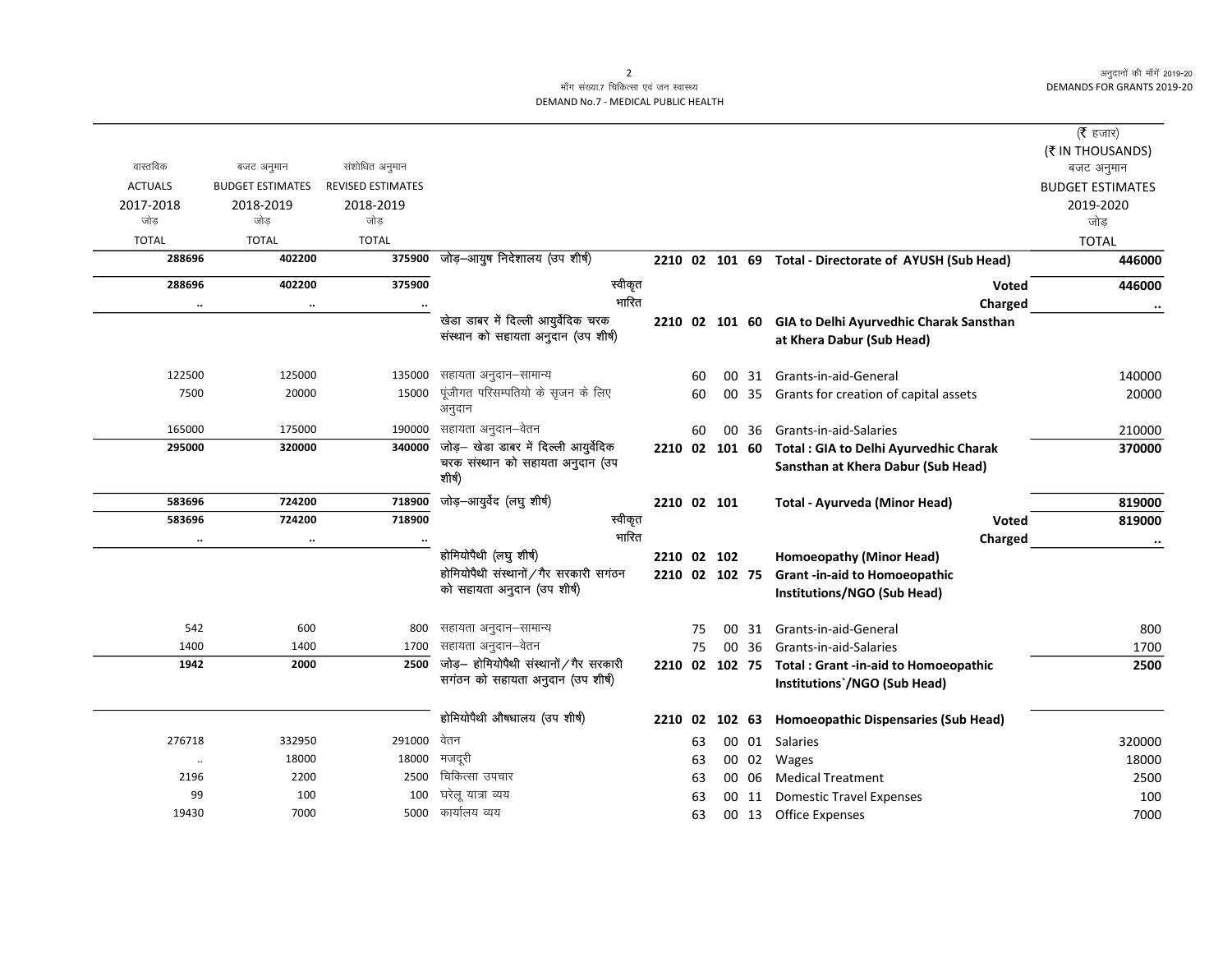$\overline{\phantom{0}}$ 

## माँग संख्या.7 चिकित्सा एवं जन स्वास्थ्य DEMAND No.7 - MEDICAL PUBLIC HEALTH

|                |                         |                          |                                                |                |    |        |       |                                                   | ( $\bar{\tau}$ हजार)    |
|----------------|-------------------------|--------------------------|------------------------------------------------|----------------|----|--------|-------|---------------------------------------------------|-------------------------|
|                |                         |                          |                                                |                |    |        |       |                                                   | (₹ IN THOUSANDS)        |
| वास्तविक       | बजट अनुमान              | संशोधित अनुमान           |                                                |                |    |        |       |                                                   | बजट अनुमान              |
| <b>ACTUALS</b> | <b>BUDGET ESTIMATES</b> | <b>REVISED ESTIMATES</b> |                                                |                |    |        |       |                                                   | <b>BUDGET ESTIMATES</b> |
| 2017-2018      | 2018-2019               | 2018-2019                |                                                |                |    |        |       |                                                   | 2019-2020               |
| जोड            | जोड                     | जोड                      |                                                |                |    |        |       |                                                   | जोड                     |
| <b>TOTAL</b>   | <b>TOTAL</b>            | <b>TOTAL</b>             |                                                |                |    |        |       |                                                   | <b>TOTAL</b>            |
| 4510           | 7000                    | 7000                     | आपूर्ति और सामग्री                             |                | 63 |        | 00 21 | Supplies & Materials                              | 8000                    |
| 204            | 500                     | 300                      | विज्ञापन व प्रचार                              |                | 63 |        | 00 26 | Advertisement & Publicity                         | 400                     |
| 138            | 150                     | 200                      | व्यावसायिक सेवायें                             |                | 63 |        | 00 28 | <b>Professional Services</b>                      | 200                     |
|                |                         |                          | सूचना तकनीक                                    |                | 63 | 99     |       | <b>Information Technology</b>                     |                         |
|                |                         |                          | कार्यालय व्यय                                  |                | 63 |        | 99 13 | <b>Office Expenses</b>                            | 1000                    |
| 303295         | 367900                  | 324100                   | जोड़- होमियोपैथी ओषधालय (उप शीर्ष)             | 2210           | 02 | 102 63 |       | <b>Total - Homoeopathic Dispensaries (Sub</b>     | 357200                  |
|                |                         |                          |                                                |                |    |        |       | Head)                                             |                         |
| 305237         | 369900                  | 326600                   | जोड़—होमियोपैथी (लघु शीर्ष)                    | 2210 02 102    |    |        |       | <b>Total - Homoeopathy (Minor Head)</b>           | 359700                  |
| 888933         | 1094100                 |                          | 1045500 जोड़-शहरी स्वास्थ्य सेवायें-औषधियों की | 2210 02        |    |        |       | <b>Total - Urban Health Services Other</b>        | 1178700                 |
|                |                         |                          | अन्य प्रणालियां (उप मुख्य शीर्ष)               |                |    |        |       | systems of medicines (Sub Major Head)             |                         |
|                |                         |                          |                                                |                |    |        |       |                                                   |                         |
| 888933         | 1094100                 | 1045500                  | स्वीकृत                                        |                |    |        |       | Voted                                             | 1178700                 |
|                |                         |                          | भारित                                          |                |    |        |       | Charged                                           |                         |
|                |                         |                          | चिकित्सा शिक्षा, प्रशिक्षण एवं अनुसंधान        | 2210 05        |    |        |       | <b>Medical Education, Training &amp; Research</b> |                         |
|                |                         |                          | (उप मुख्य शीर्ष)                               |                |    |        |       | (Sub Major Head)                                  |                         |
|                |                         |                          | आयुर्वेद (लघु शीर्ष)                           | 2210 05 101    |    |        |       | Ayurveda (Minor Head)                             |                         |
|                |                         |                          | आयुष संस्थानों / कालेजों का विकास एवं          | 2210 05 101 86 |    |        |       | Development & Upgradation of AYUSH                |                         |
|                |                         |                          | उच्चीकरण (उप शीर्ष)                            |                |    |        |       | Institutions/colleges (Sub Head)                  |                         |
|                |                         |                          | आयुष औषधालयों को आवश्यक औषधियां                |                | 86 | 98     |       | <b>Essential Medicines to AYUSH Dispenseries</b>  |                         |
|                |                         |                          | (सी.एस.एस)                                     |                |    |        |       | (CSS)                                             |                         |
|                | 1500                    | 900                      | कार्यालय व्यय                                  |                | 86 |        | 98 13 | Office Expenses                                   | 1500                    |
|                | 15000                   | 9000                     | आपूर्ति और सामग्री                             |                | 86 |        | 98 21 | Supplies & Materials                              | 15000                   |
|                | 500                     | 300                      | विज्ञापन व प्रचार                              |                | 86 | 98     | 26    | Advertisement & Publicity                         | 500                     |
| 1              | 3000                    | 1800                     | पूर्वी दिल्ली नगर निगम को सहायता               |                | 86 |        | 98 31 | Grant-in-aid to EDMC - General                    | 3000                    |
|                |                         |                          | अनुदान–सामान्य                                 |                |    |        |       |                                                   |                         |
| $\mathbf{1}$   | 20000                   | 12000                    | जोड़— आयुष औषधालयों को आवश्यक                  |                | 86 | 98     |       | <b>Total - Essential Medicines to AYUSH</b>       | 20000                   |
|                |                         |                          | औषधियां (सी.एस.एस)                             |                |    |        |       | <b>Dispenseries (CSS)</b>                         |                         |
| $\mathbf{1}$   | 20000                   | 12000                    | जोड़– आयुष संस्थानों / कालेजों का              | 2210 05 101 86 |    |        |       | <b>Total - Development &amp; Upgradation of</b>   | 20000                   |
|                |                         |                          | विकास एवं उच्चीकरण (उप शीर्ष)                  |                |    |        |       | <b>AYUSH Institutions/colleges (Sub Head)</b>     |                         |
| $\mathbf{1}$   | 20000                   | 12000                    | जोड़–आयुर्वेद (लघु शीर्ष)                      | 2210 05 101    |    |        |       | Total - Ayurveda (Minor Head)                     | 20000                   |
|                |                         |                          |                                                |                |    |        |       |                                                   |                         |

 $\overline{\mathbf{3}}$